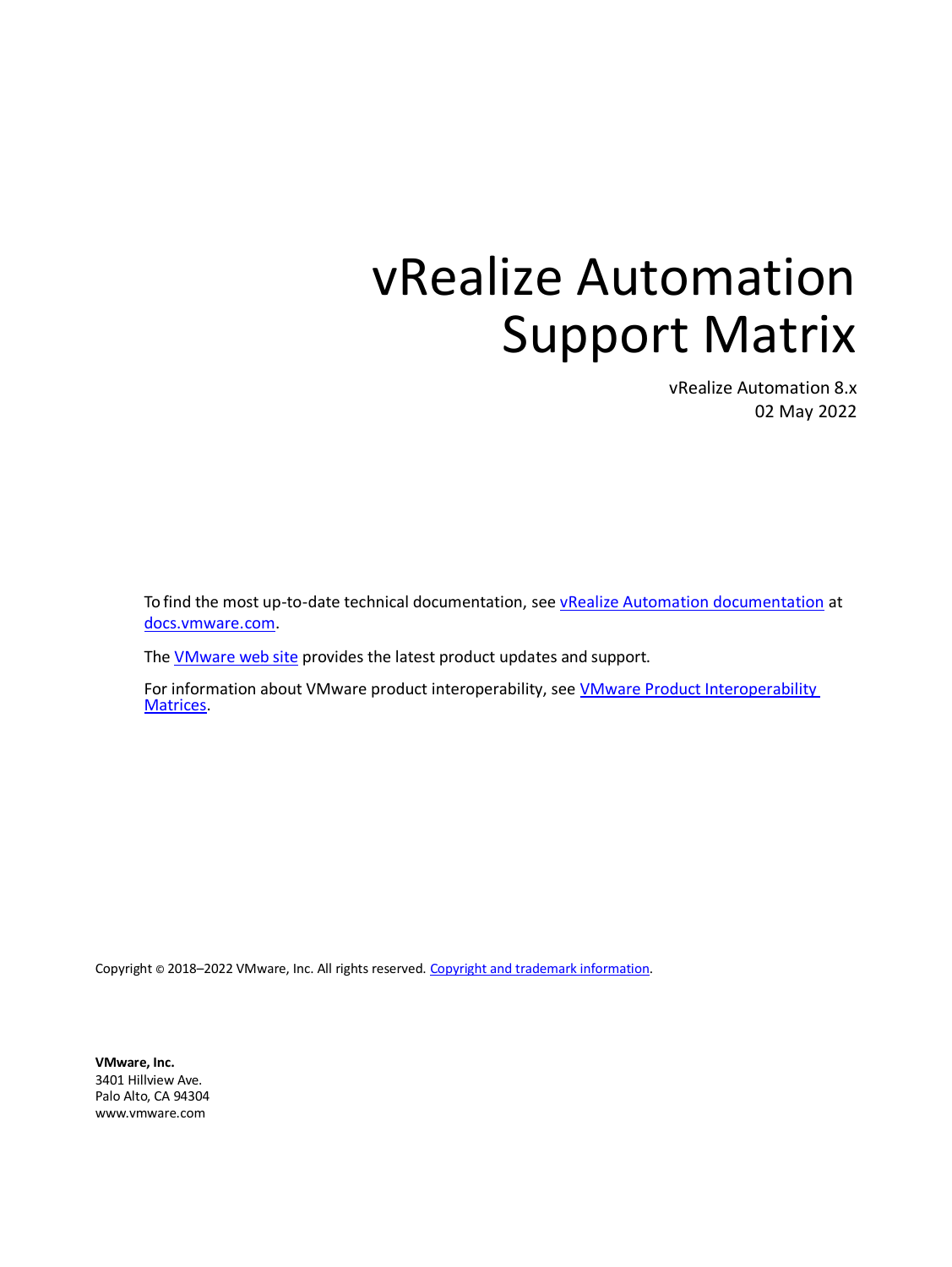

#### VMware, Inc.

### **Contents**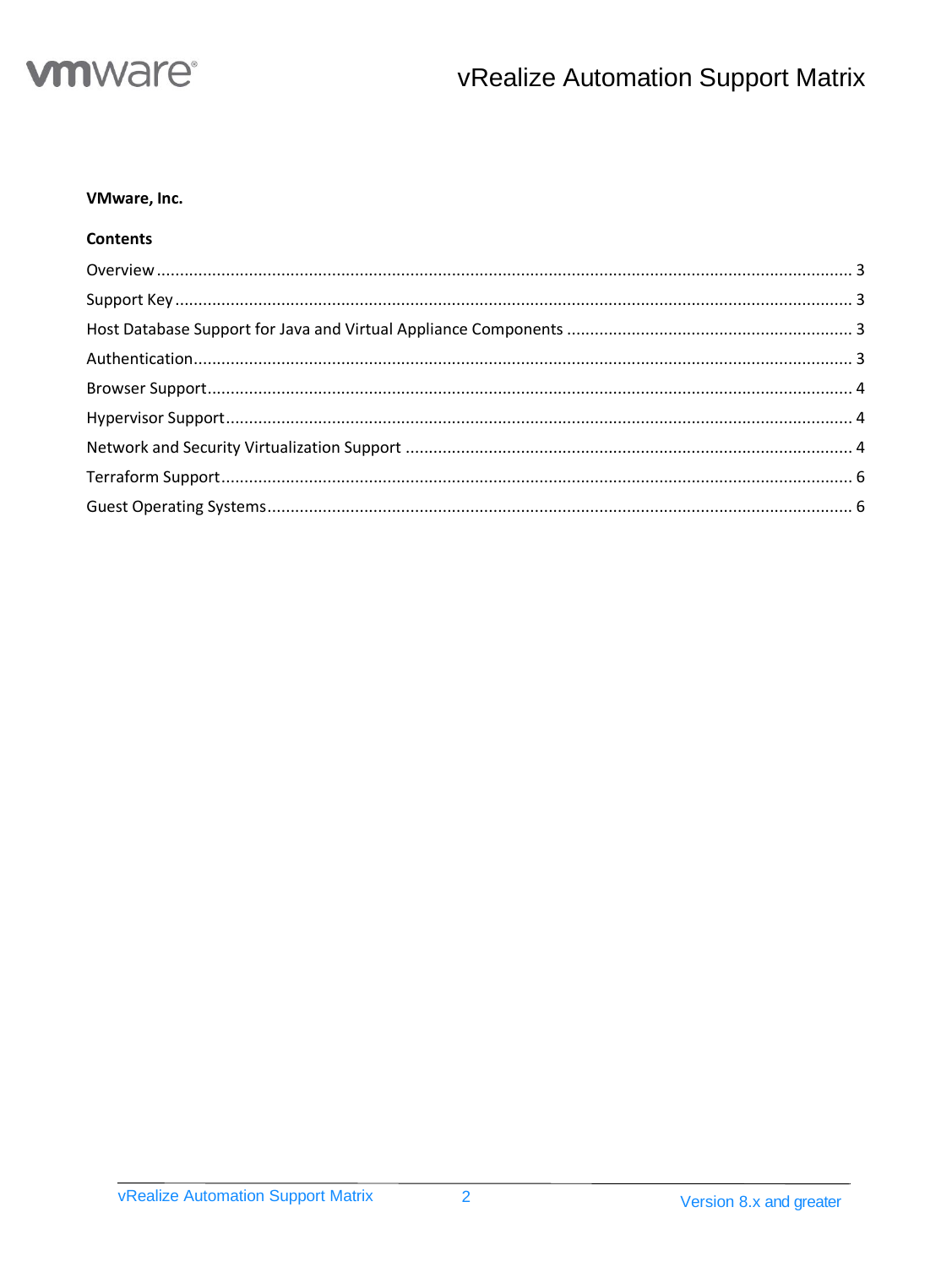

#### <span id="page-2-0"></span>**Overview**

The following is an overview of current compatibility between the offerings of the VMware vRealize Automation. Information for unreleased products is subject to change. VMware does not support any application or operating system that is in BETA or has not been thoroughly tested by VMware's Quality Assurance.

<span id="page-2-1"></span>For related information about your release, see [vRealize Automation product documentation.](https://docs.vmware.com/en/vRealize-Automation/index.html)

#### **Support Key**

|     | Supported.                                                                                          |
|-----|-----------------------------------------------------------------------------------------------------|
| N   | Not supported due to test results, has not been fully tested, or is not an available configuration. |
| SNT | Supported not tested.                                                                               |

#### <span id="page-2-2"></span>**Host Database Support for Java and Virtual Appliance Components**

|                   | <b>vRA</b> | <b>vRA</b> | <b>vRA</b> | <b>vRA</b> | <b>vRA</b> | <b>vRA</b> | vRA   | vRA | <b>vRA</b> |
|-------------------|------------|------------|------------|------------|------------|------------|-------|-----|------------|
|                   | 8.0.x      | 8.1.x      | 8.2.x      | 8.3.x      | 8.4.x      | 8.5.x      | 8.6.x | 8.7 | 8.8.x      |
| PostgresSQL 10.10 |            |            |            |            |            |            |       |     |            |

#### <span id="page-2-3"></span>**Authentication**

|                                                | <b>vRA</b> | <b>vRA</b> | <b>vRA</b>   | <b>VRA</b>   | <b>vRA</b> | <b>vRA</b>   | <b>vRA</b>   | <b>vRA</b> | <b>vRA</b> |
|------------------------------------------------|------------|------------|--------------|--------------|------------|--------------|--------------|------------|------------|
|                                                | 8.0.x      | 8.1.x      | 8.2.x        | 8.3.x        | 8.4.x      | 8.5.x        | 8.6.x        | 8.7        | 8.8.x      |
| <b>Active Directory</b><br>2008 R <sub>2</sub> | v          | v          | v            | Υ            | v          | v            | v            | v          | v          |
| <b>Active Directory</b><br>2012                | v          | v          | $\mathsf{v}$ | $\checkmark$ | v          | $\checkmark$ | v            | v          | v          |
| <b>Active Directory</b><br>2012 R <sub>2</sub> | v          | v          | $\checkmark$ | Υ            | v          | v            | $\checkmark$ | v          | v          |
| <b>Active Directory</b><br>2016                | <b>SNT</b> | <b>SNT</b> | <b>SNT</b>   | <b>SNT</b>   | <b>SNT</b> | <b>SNT</b>   | <b>SNT</b>   | <b>SNT</b> | <b>SNT</b> |
| <b>Active Directory</b><br>2019                | <b>SNT</b> | <b>SNT</b> | <b>SNT</b>   | SNT          | <b>SNT</b> | <b>SNT</b>   | <b>SNT</b>   | <b>SNT</b> | <b>SNT</b> |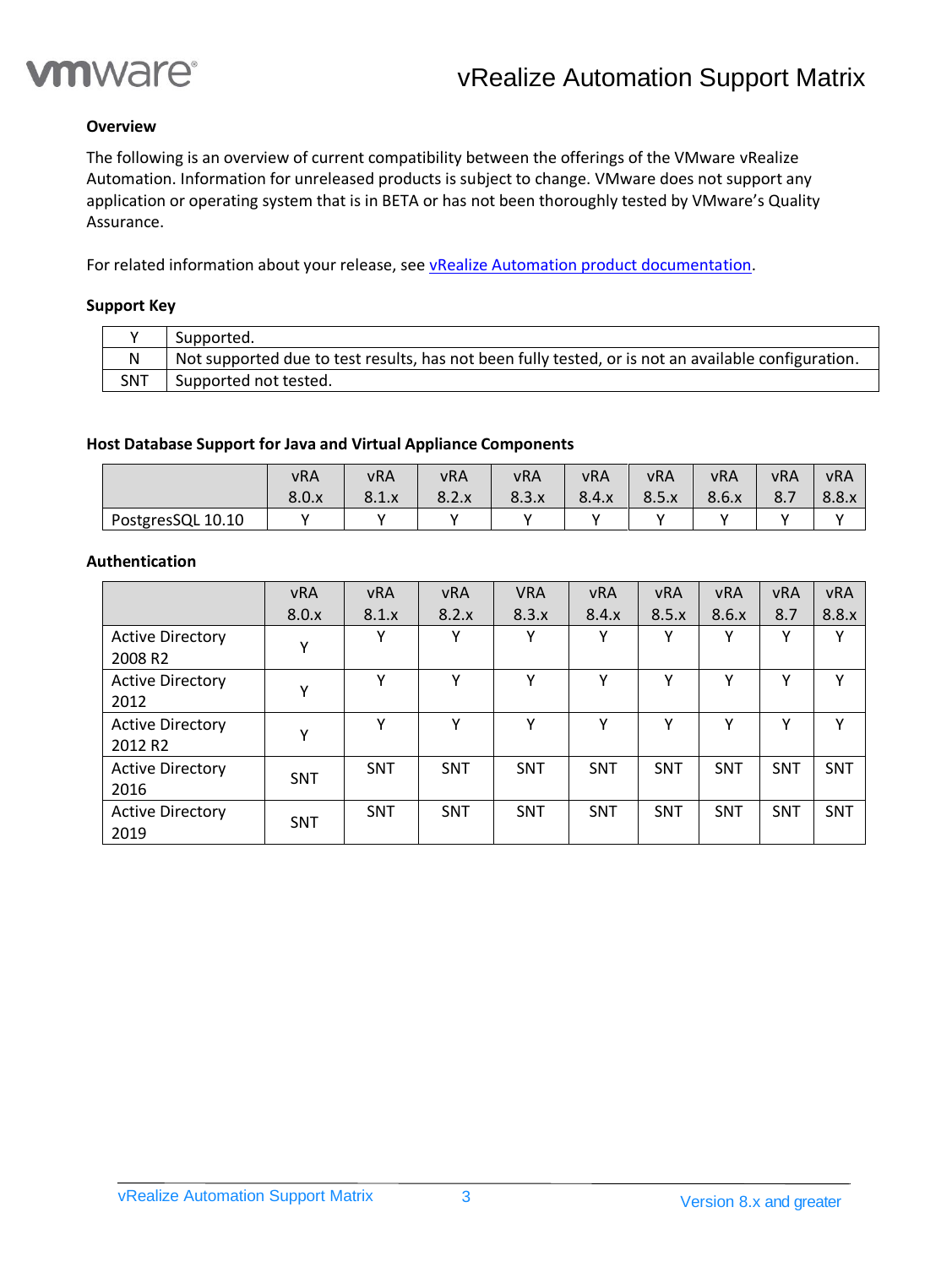

#### <span id="page-3-0"></span>**Browser Support**

|                    | <b>vRA</b>   | <b>vRA</b> | <b>vRA</b> | <b>VRA</b>   | <b>vRA</b> | <b>vRA</b>   | <b>vRA</b> | <b>vRA</b> | <b>vRA</b>   |
|--------------------|--------------|------------|------------|--------------|------------|--------------|------------|------------|--------------|
|                    | 8.0.x        | 8.1.x      | 8.2.x      | 8.3.x        | 8.4.x      | 8.5.x        | 8.6.x      | 8.7        | 8.8.x        |
| IE <sub>8</sub>    | N            | N          | N          | N            | N          | N            | N          | N          | N            |
| IE <sub>9</sub>    | N            | N          | N          | N            | N          | N            | N          | N          | N            |
| IE 10              | N            | N          | N          | N            | N          | N            | N          | N          | N            |
| IE 11              | N            | N          | N          | N            | N          | N            | N          | N          | N            |
| MS Edge            | $\checkmark$ | v          | v          | ۷            | v          | v            | v          | Υ          | Υ            |
| Chrome             | $\checkmark$ | v          | v          | $\checkmark$ | $\cdot$    | $\mathbf{v}$ | v          | v          | $\checkmark$ |
| Firefox            | $\checkmark$ | v          | v          | $\checkmark$ |            |              | v          | v          | $\checkmark$ |
| <b>Firefox ESR</b> | N            | N          | N          | N            | N          | N            | N          | N          | N            |

#### <span id="page-3-1"></span>**Hypervisor Support<sup>1</sup>**

#### **VMware**

For compatibility with ESX and ESXi, see [http://www.vmware.com/resources/compatibility/sim/interop\\_matrix.php.](http://www.vmware.com/resources/compatibility/sim/interop_matrix.php)

For compatibility with vCenter Server, see [http://www.vmware.com/resources/compatibility/sim/interop\\_matrix.php.](http://www.vmware.com/resources/compatibility/sim/interop_matrix.php)

#### <span id="page-3-2"></span>**Network and Security Virtualization Support**

For compatibility of network and security support, see [http://www.vmware.com/resources/compatibility/sim/interop\\_matrix.php.](http://www.vmware.com/resources/compatibility/sim/interop_matrix.php)

#### **Puppet**

|                  | <b>vRA</b> | <b>vRA</b> | <b>vRA</b> | <b>vRA</b> | <b>vRA</b> | <b>vRA</b> | <b>vRA</b> | <b>vRA</b> | <b>vRA</b> |
|------------------|------------|------------|------------|------------|------------|------------|------------|------------|------------|
|                  | 8.0.x      | 8.1.x      | 8.2.x      | 8.3.x      | 8.4.x      | 8.5.x      | 8.6.x      | 8.7        | 8.8.x      |
| Puppet v2019.0.2 | Υ          | v          |            | Υ          | v          |            |            | Υ          | SNT        |
| Puppet 2019.8.8  | N          | N          | N          | N          | N          | N          | N (for     | Υ          | v          |
|                  |            |            |            |            |            |            | 8.6)       |            |            |
|                  |            |            |            |            |            |            | Y(for      |            |            |
|                  |            |            |            |            |            |            | 8.6.1      |            |            |
|                  |            |            |            |            |            |            | and        |            |            |
|                  |            |            |            |            |            |            | 8.6.2      |            |            |
| Puppet 2021.4.0  | N          | N          | N          | N          | N          | N          | N          | v          | v          |

#### **Ansible**

|                     | vRA         | <b>vRA</b> | <b>vRA</b> | <b>vRA</b> | <b>vRA</b> | <b>vRA</b> | <b>vRA</b> | <b>vRA</b> | <b>vRA</b> |
|---------------------|-------------|------------|------------|------------|------------|------------|------------|------------|------------|
|                     | 8.0.x       | 8.1.x      | 8.2.x      | 8.3.x      | 8.4.x      | 8.5.x      | 8.6.x      | 8.7        | 8.8.x      |
| Ansible Open Source | $\mathbf v$ | SNT        | SNT        | SNT        | SNT        | <b>SNT</b> | <b>SNT</b> | <b>SNT</b> | SNT        |
| V2.6.3              |             |            |            |            |            |            |            |            |            |

<sup>1</sup> vRealize Application Services Supports only VMware Hypervisor.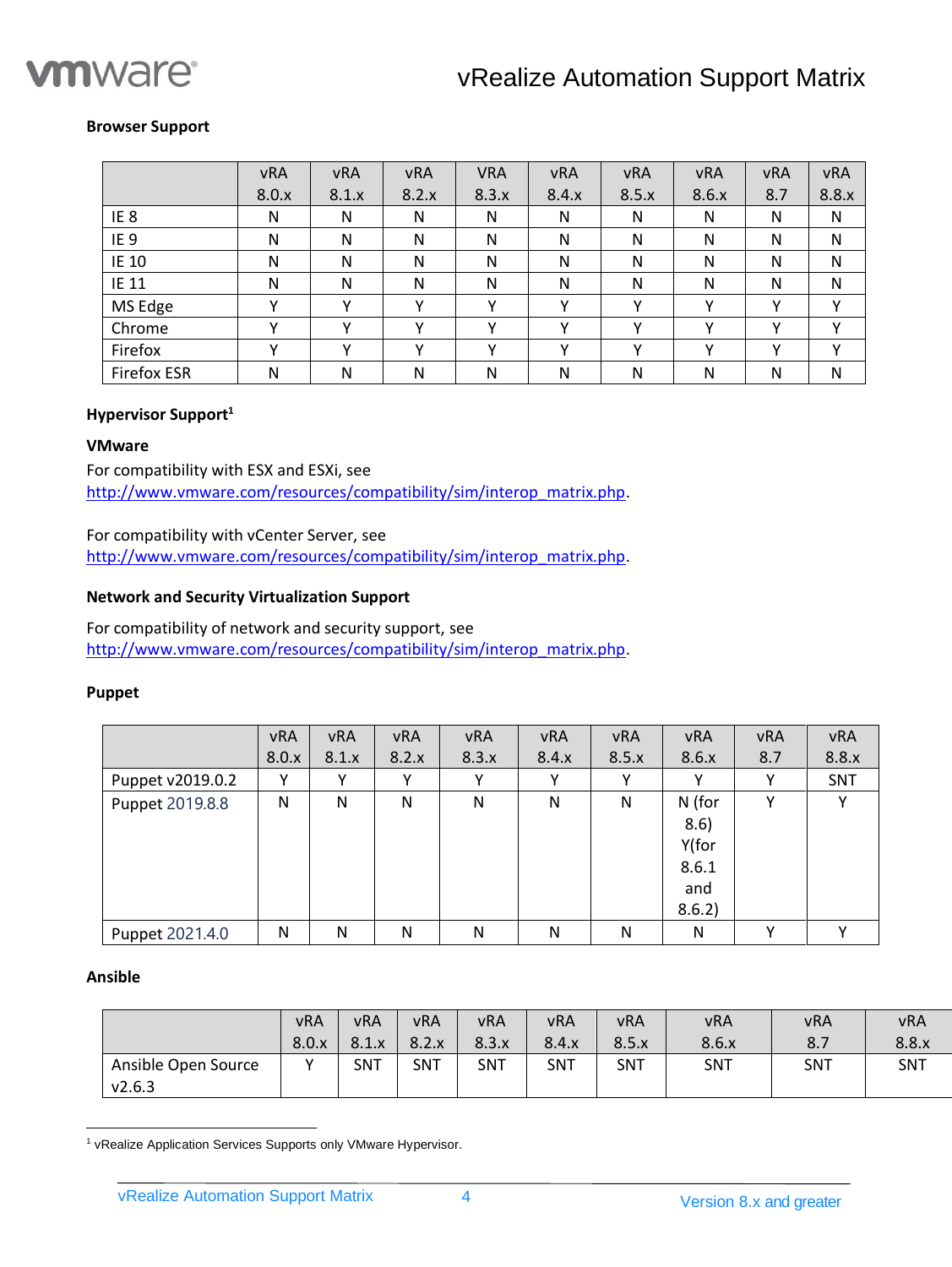

# vRealize Automation Support Matrix

|                       | <b>vRA</b> | <b>vRA</b> | <b>vRA</b> | <b>vRA</b> | <b>vRA</b> | <b>vRA</b> | <b>vRA</b>  | <b>vRA</b> | <b>vRA</b> |
|-----------------------|------------|------------|------------|------------|------------|------------|-------------|------------|------------|
|                       | 8.0.x      | 8.1.x      | 8.2.x      | 8.3.x      | 8.4.x      | 8.5.x      | 8.6.x       | 8.7        | 8.8.x      |
| Ansible Open Source   | <b>SNT</b> | Υ          | Υ          | Υ          | SNT        | <b>SNT</b> | <b>SNT</b>  | SNT        | <b>SNT</b> |
| $v$ 2.7.10            |            |            |            |            |            |            |             |            |            |
| Ansible Open Source   | <b>SNT</b> | <b>SNT</b> | <b>SNT</b> | <b>SNT</b> | Y          | Y          | Υ           | Y          | Υ          |
| $v$ 2.9.9             |            |            |            |            |            |            |             |            |            |
| Ansible Open Source   | N          | N          | N          | N          | N          | N          | Y           | Y          | Y          |
| $v$ 2.11.5            |            |            |            |            |            |            | (VRA 8.6.2) |            |            |
| Ansible Open Source   | N          | N          | N          | N          | N          | N          | N           | Y          | Y          |
| v 2.12                |            |            |            |            |            |            |             |            |            |
| Ansible Tower v 3.5.2 | N          | Υ          | <b>SNT</b> | <b>SNT</b> | <b>SNT</b> | <b>SNT</b> | <b>SNT</b>  | SNT        | <b>SNT</b> |
|                       |            |            |            |            |            |            |             |            |            |
| Ansible Tower v 3.6.2 | N          | <b>SNT</b> | Y          | Y          | <b>SNT</b> | <b>SNT</b> | <b>SNT</b>  | SNT        | <b>SNT</b> |
|                       |            |            |            |            |            |            |             |            |            |
| Ansible Tower v 3.8.2 | N          | <b>SNT</b> | SNT        | <b>SNT</b> | Υ          | Y          | Y           | Y          | Υ          |

### **PKS**

|             | <b>vRA</b> | <b>vRA</b> | <b>vRA</b> | <b>vRA</b> | <b>vRA</b> | <b>vRA</b> | <b>vRA</b> | <b>vRA</b> | <b>vRA</b> |
|-------------|------------|------------|------------|------------|------------|------------|------------|------------|------------|
|             | 8.0.x      | 8.1.x      | 8.2.x      | 8.3.x      | 8.4.x      | 8.5.x      | 8.6.x      | 8.7        | 8.8.x      |
| PKS v1.3.3  |            | SNT        | <b>SNT</b> | <b>SNT</b> | <b>SNT</b> | SNT        | SNT        | <b>SNT</b> | SNT        |
| PKS v1.6.1  | <b>SNT</b> |            |            |            |            |            |            |            |            |
| PKS v1.10.1 | <b>SNT</b> | <b>SNT</b> | <b>SNT</b> | <b>SNT</b> |            |            |            |            |            |
| PKS v1.13   | <b>SNT</b> | <b>SNT</b> | <b>SNT</b> | <b>SNT</b> | <b>SNT</b> | SNT        | <b>SNT</b> | <b>SNT</b> | <b>SNT</b> |
| PKS v1.13.1 | <b>SNT</b> | <b>SNT</b> | <b>SNT</b> | <b>SNT</b> | <b>SNT</b> | SNT        | <b>SNT</b> |            |            |

# **Amazon & Azure Support**

|                                     | <b>vRA</b> | <b>vRA</b> | <b>vRA</b> | <b>vRA</b> | <b>vRA</b> | <b>vRA</b> | <b>vRA</b>   | <b>vRA</b> | <b>vRA</b>   |
|-------------------------------------|------------|------------|------------|------------|------------|------------|--------------|------------|--------------|
|                                     | 8.0.x      | 8.1.x      | 8.2.x      | 8.3.x      | 8.4.x      | 8.5.x      | 8.6.x        | 8.7        | 8.8.x        |
| <b>Amazon Web Services</b><br>(EC2) |            |            |            |            |            |            | $\checkmark$ |            | $\checkmark$ |
| Amazon Web Services AWS<br>GovCloud | N          |            |            |            |            |            |              |            |              |
| Microsoft Azure                     |            |            |            |            |            |            |              | v          |              |
| Microsoft Azure<br>Government       | N          | N          | N          | Ν          | N          | N          | Ν            | N          | N            |

### **Infoblox**

|                            | <b>vRA</b> | vRA   | <b>vRA</b> | vRA   | <b>vRA</b> | vRA   | vRA   | <b>vRA</b> | vRA   |
|----------------------------|------------|-------|------------|-------|------------|-------|-------|------------|-------|
|                            | 8.0.x      | 8.1.x | 8.2.x      | 8.3.x | 8.4.x      | 8.5.x | 8.6.x | O.7        | 8.8.x |
| Infoblox WAPI version v2.7 |            |       |            |       |            |       |       |            |       |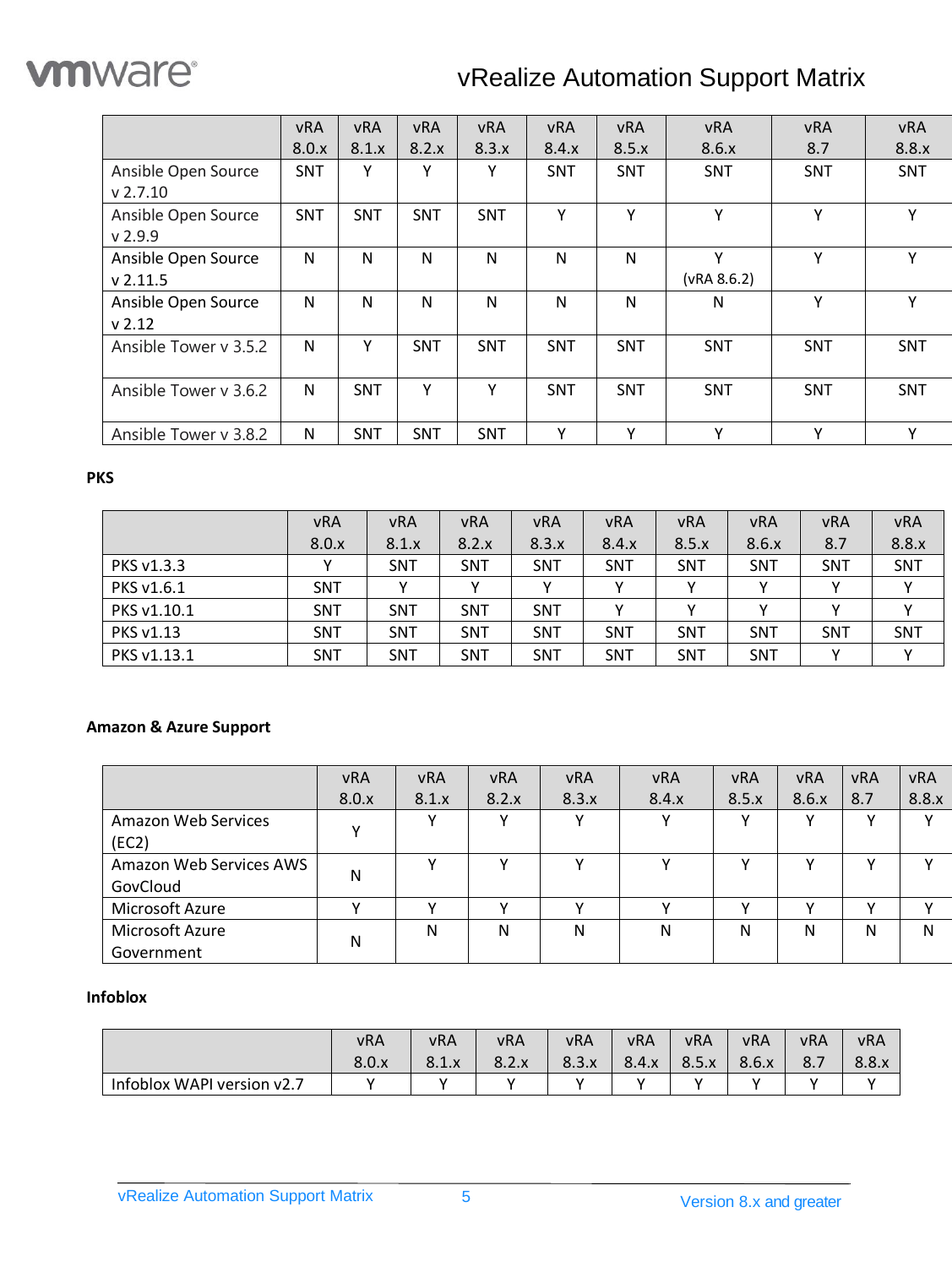

#### <span id="page-5-0"></span>**Terraform Support**

|                  | <b>vRA</b> | <b>vRA</b> | <b>vRA</b> | <b>vRA</b> | <b>vRA</b> | <b>vRA</b> | <b>vRA</b> | <b>vRA</b> | <b>vRA</b> |
|------------------|------------|------------|------------|------------|------------|------------|------------|------------|------------|
|                  | 8.0.x      | 8.1.x      | 8.2.x      | 8.3.x      | 8.4.x      | 8.5.x      | 8.6.x      | 8.7        | 8.8.x      |
| Terraform 0.12.x | N          | N          |            |            |            |            |            |            |            |
| Terraform 0.13.x | N          | N          |            |            |            |            |            |            |            |
| Terraform 0.14.x | Ν          | N          |            |            |            |            |            |            |            |
| Terraform 1.0.x  | Ν          | N          | N          | N          | N          |            | Ν          | N          | N          |

#### <span id="page-5-1"></span>**Guest Operating Systems**

The following guest operating systems are supported on virtual and physical machines for 32- and 64-bit where applicable.

\*Supports Guest Agent Customization

 $\sqrt{S}$  Supports Software Agent

| <b>Guest Operating</b>                  | <b>vRA</b>   | <b>vRA</b>   | <b>vRA</b> | <b>vRA</b> | <b>vRA</b> | vRA       | <b>vRA</b>   | <b>vRA</b>   | <b>vRA</b> |
|-----------------------------------------|--------------|--------------|------------|------------|------------|-----------|--------------|--------------|------------|
| System                                  | 8.0.x        | 8.1.x        | 8.2.x      | 8.3.x      | 8.4.x      | 8.5.x     | 8.6.x        | 8.7          | 8.8.x      |
| Windows 10                              | SNT          | SNT          | SNT        | <b>SNT</b> | SNT        | SNT       | SNT          | SNT          | SNT        |
| Windows Server 2008<br>R <sub>2</sub>   | SNT          | SNT          | SNT        | SNT        | SNT        | SNT       | SNT          | SNT          | SNT        |
| Windows Server 2012                     | SNT          | SNT          | SNT        | SNT        | SNT        | SNT       | SNT          | SNT          | SNT        |
| Windows Server 2012<br>R <sub>2</sub>   | Y            | Y            | Y          | Y          | Y          | Y         | Y            | Y            | Y          |
| Windows Server 2016                     | Y            | Y            | Υ          | Y          | Υ          | Y         | Y            | Y            | Y          |
| Windows Server 2019                     | Υ            | Y            | Υ          | Υ          | Y          | Y         | Y            | Y            | Y          |
| Windows Server 2022                     | $\mathsf{N}$ | $\mathsf{N}$ | N          | N          | N          | ${\sf N}$ | $\mathsf{N}$ | N            | Υ          |
| Windows 11                              |              | N            | N          | ${\sf N}$  | N          | ${\sf N}$ | $\mathsf{N}$ | $\mathsf{N}$ | Υ          |
| Enterprise, 64-bit<br>(Build 22000.376) | $\mathsf{N}$ |              |            |            |            |           |              |              |            |
| RHEL 6.5 Server                         | <b>SNT</b>   | SNT          | SNT        | SNT        | <b>SNT</b> | SNT       | SNT          | <b>SNT</b>   | <b>SNT</b> |
| RHEL 6.6 Server                         | SNT          | SNT          | SNT        | SNT        | SNT        | SNT       | SNT          | SNT          | SNT        |
| RHEL 6.7 Server                         | <b>SNT</b>   | SNT          | SNT        | SNT        | SNT        | SNT       | SNT          | SNT          | SNT        |
| RHEL 6.8 Server                         | SNT          | SNT          | SNT        | SNT        | SNT        | SNT       | SNT          | SNT          | SNT        |
| RHEL 6.9 Server                         | SNT          | <b>SNT</b>   | <b>SNT</b> | SNT        | <b>SNT</b> | SNT       | SNT          | <b>SNT</b>   | <b>SNT</b> |
| RHEL 6.10 Server                        | SNT          | SNT          | SNT        | SNT        | SNT        | SNT       | SNT          | SNT          | SNT        |
| RHEL 7.0 Server                         | SNT          | SNT          | SNT        | SNT        | SNT        | SNT       | SNT          | SNT          | SNT        |
| RHEL 7.1 Server                         | SNT          | SNT          | SNT        | SNT        | SNT        | SNT       | SNT          | SNT          | SNT        |
| RHEL 7.2 Server                         | <b>SNT</b>   | <b>SNT</b>   | SNT        | SNT        | <b>SNT</b> | SNT       | SNT          | <b>SNT</b>   | <b>SNT</b> |
| RHEL 7.3 Server                         | SNT          | SNT          | SNT        | SNT        | SNT        | SNT       | SNT          | SNT          | SNT        |
| RHEL 7.4 Server                         | SNT          | SNT          | SNT        | SNT        | SNT        | SNT       | SNT          | SNT          | SNT        |
| RHEL 7.5 Server                         | SNT          | SNT          | SNT        | SNT        | SNT        | SNT       | SNT          | SNT          | SNT        |
| RHEL 7.6 Server                         | Y            | Y            | Y          | Y          | Υ          | SNT       | SNT          | SNT          | SNT        |
| RHEL 7.8 Server                         | SNT          | SNT          | SNT        | Υ          | Υ          | Y         | Y            | Y            | Υ          |
| RHEL 7.9 Server                         | SNT          | SNT          | SNT        | Y          | Υ          | Y         | Y            | Y            | Y          |
| RHEL 8.0 Server                         | Y            | Υ            | Υ          | Υ          | Υ          | SNT       | SNT          | SNT          | SNT        |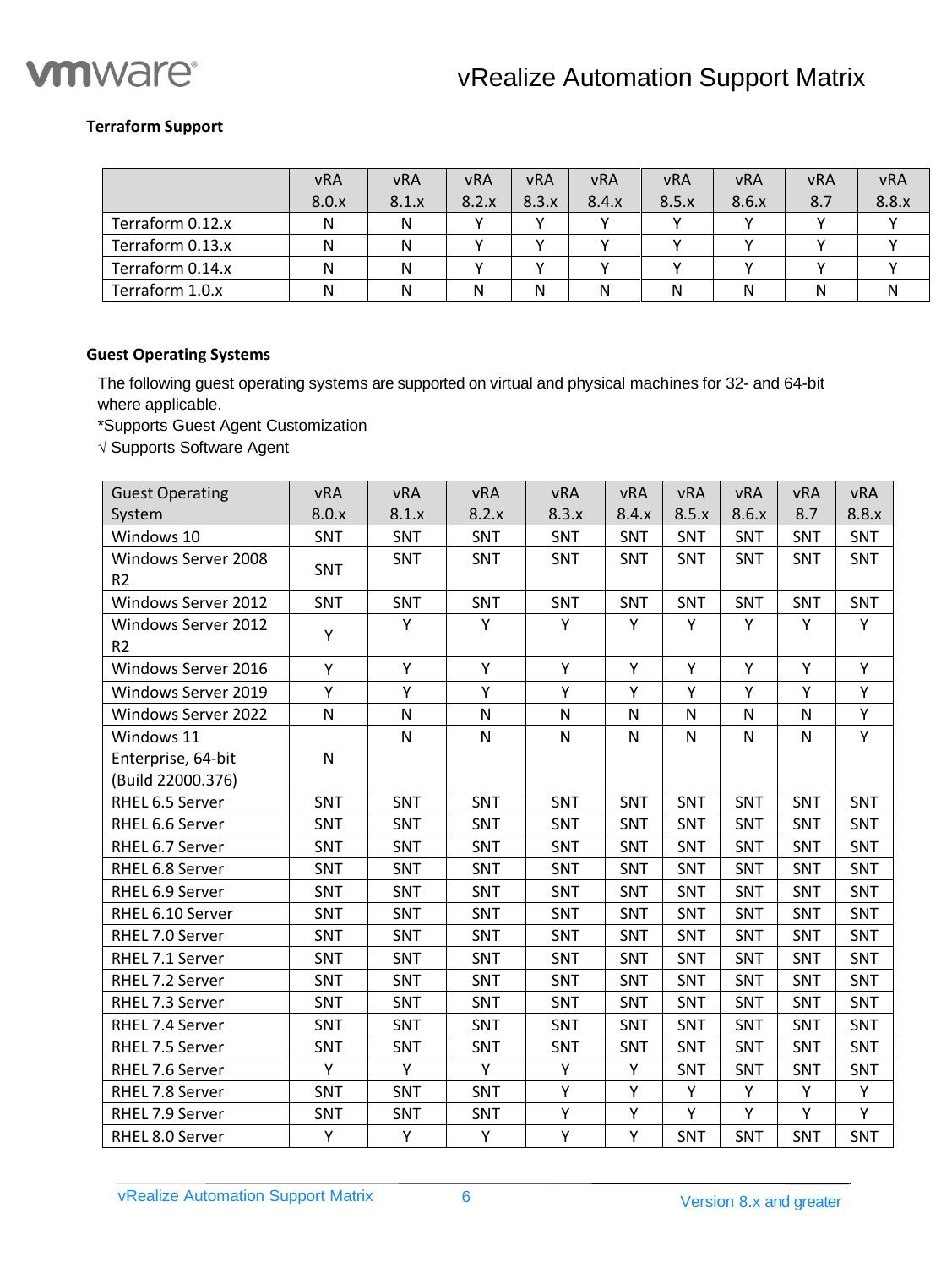

# vRealize Automation Support Matrix

| <b>Guest Operating</b>    | vRA        | vRA        | vRA        | vRA       | vRA          | vRA          | <b>vRA</b> | vRA        | vRA        |
|---------------------------|------------|------------|------------|-----------|--------------|--------------|------------|------------|------------|
| System                    | 8.0.x      | 8.1.x      | 8.2.x      | 8.3.x     | 8.4.x        | 8.5.x        | 8.6.x      | 8.7        | 8.8.x      |
| RHEL 8.1 Server           | SNT        | SNT        | Υ          | Υ<br>Υ    |              | SNT          | SNT        | SNT        | SNT        |
| RHEL 8.2 Server           | SNT        | SNT        | Υ          | Y         | Υ            | SNT          | SNT        | <b>SNT</b> | SNT        |
| RHEL 8.4 Server           | SNT        | SNT        | SNT        | SNT       | Υ            | Y            | Y          | Υ          | Y          |
| RHEL 8.5 Server           | ${\sf N}$  | ${\sf N}$  | ${\sf N}$  | ${\sf N}$ | $\mathsf{N}$ | $\mathsf{N}$ | SNT        | Υ          | Y          |
| <b>SLES 11 SP3</b>        | SNT        | SNT        | SNT        | SNT       | SNT          | SNT          | SNT        | SNT        | SNT        |
| <b>SLES 11 SP4</b>        | SNT        | SNT        | SNT        | SNT       | SNT          | <b>SNT</b>   | SNT        | <b>SNT</b> | SNT        |
| <b>SLES 12 SP1</b>        | SNT        | SNT        | SNT        | SNT       | SNT          | SNT          | SNT        | SNT        | SNT        |
| <b>SLES 12 SP2</b>        | SNT        | <b>SNT</b> | SNT        | SNT       | SNT          | SNT          | SNT        | SNT        | SNT        |
| <b>SLES 12 SP3</b>        | SNT        | SNT        | SNT        | SNT       | SNT          | SNT          | SNT        | SNT        | SNT        |
| <b>SLES 12 SP4</b>        | Y          | Y          | Y          | Y         | Υ            | Y            | Y          | Υ          | Y          |
| <b>SLES 15</b>            | Υ          | Υ          | Υ          | Y         | Υ            | SNT          | SNT        | <b>SNT</b> | SNT        |
| <b>SLES 15 SP1</b>        | SNT        | SNT        | SNT        | Υ         | Υ            | SNT          | SNT        | SNT        | SNT        |
| <b>SLES 15 SP2</b>        | SNT        | SNT        | SNT        | SNT       | Υ            | SNT          | SNT        | SNT        | SNT        |
| <b>SLES 15 SP3</b>        | SNT        | SNT        | SNT        | SNT       | SNT          | Y            | Y          | Y          | Y          |
| CentOS 7.1                | SNT        | SNT        | SNT        | SNT       | SNT          | SNT          | SNT        | SNT        | SNT        |
| CentOS 7.2                | SNT        | SNT        | SNT        | SNT       | SNT          | SNT          | SNT        | <b>SNT</b> | SNT        |
| CentOS 7.3                | SNT        | <b>SNT</b> | SNT        | SNT       | SNT          | SNT          | <b>SNT</b> | SNT        | SNT        |
| CentOS 7.5                | SNT        | SNT        | SNT        | SNT       | SNT          | SNT          | SNT        | SNT        | SNT        |
| CentOS 7.6                | Υ          | Y          | Υ          | Y         | Υ            | SNT          | SNT        | <b>SNT</b> | SNT        |
| CentOS 7.9                | SNT        | SNT        | SNT        | SNT       | SNT          | Y            | Y          | Υ          | Y          |
| CentOS 8.1                | SNT        | SNT        | Υ          | Y         | Υ            | SNT          | SNT        | SNT        | SNT        |
| CentOS 8.4                | SNT        | SNT        | SNT        | SNT       | SNT          | SNT          | SNT        | SNT        | SNT        |
| Debian 6.0                | Y          | Υ          | Y          | Y         | Υ            | SNT          | SNT        | SNT        | SNT        |
| Debian 7.0                | Y          | Υ          | Υ          | Υ         | Υ            | SNT          | SNT        | SNT        | SNT        |
| Debian 7.7                | SNT        | SNT        | SNT        | SNT       | SNT          | SNT          | SNT        | SNT        | <b>SNT</b> |
| Debian 7.11               | SNT        | SNT        | SNT        | SNT       | SNT          | SNT          | SNT        | SNT        | SNT        |
| Debian 8.0                | SNT        | SNT        | SNT        | SNT       | SNT          | SNT          | SNT        | SNT        | SNT        |
| Debian 8.5 - 8.6          | SNT        | SNT        | SNT        | SNT       | <b>SNT</b>   | <b>SNT</b>   | <b>SNT</b> | <b>SNT</b> | SNT        |
| Debian 8.7.1              | SNT        | SNT        | SNT        | SNT       | SNT          | SNT          | SNT        | SNT        | SNT        |
| Debian 9.5                | SNT        | Y          | Υ          | Y         | Υ            | SNT          | SNT        | SNT        | SNT        |
| Debian 9.13               | <b>SNT</b> | SNT        | <b>SNT</b> | SNT       | <b>SNT</b>   | Y            | Y          | Y          | Y          |
| Debian 10.4               | SNT        | <b>SNT</b> | Y          | Y         | Y            | <b>SNT</b>   | <b>SNT</b> | <b>SNT</b> | <b>SNT</b> |
| Debian 10.10              | SNT        | <b>SNT</b> | <b>SNT</b> | SNT       | <b>SNT</b>   | Y            | Υ          | Y          | Y          |
| Debian 11.0               | SNT        | <b>SNT</b> | <b>SNT</b> | SNT       | <b>SNT</b>   | <b>SNT</b>   | Y          | Y          | Y          |
| Ubuntu 12.04 LTS          | SNT        | <b>SNT</b> | SNT        | SNT       | <b>SNT</b>   | <b>SNT</b>   | <b>SNT</b> | <b>SNT</b> | <b>SNT</b> |
| <b>Ubuntu 13.10</b>       | SNT        | <b>SNT</b> | <b>SNT</b> | SNT       | <b>SNT</b>   | <b>SNT</b>   | SNT        | <b>SNT</b> | SNT        |
| Ubuntu 14.04              | Y          | Y          | Y          | Y         | Y            | SNT          | SNT        | SNT        | <b>SNT</b> |
| <b>Ubuntu 15.04</b>       | SNT        | <b>SNT</b> | <b>SNT</b> | SNT       | <b>SNT</b>   | <b>SNT</b>   | <b>SNT</b> | <b>SNT</b> | <b>SNT</b> |
| <b>Ubuntu 15.10</b>       | SNT        | SNT        | <b>SNT</b> | SNT       | SNT          | <b>SNT</b>   | <b>SNT</b> | <b>SNT</b> | <b>SNT</b> |
| Ubuntu 16.04              | Y          | Y          | Y          | Y         | Y            | <b>SNT</b>   | <b>SNT</b> | <b>SNT</b> | <b>SNT</b> |
| <b>Ubuntu 16.10</b>       | SNT        | <b>SNT</b> | SNT        | SNT       | <b>SNT</b>   | SNT          | SNT        | SNT        | SNT        |
| Ubuntu 18.04              | Y          | Y          | Y          | Y         | Y            | <b>SNT</b>   | <b>SNT</b> | <b>SNT</b> | <b>SNT</b> |
| <b>Ubuntu 18.04.5 LTS</b> | SNT        | <b>SNT</b> | SNT        | SNT       | SNT          | Y            | SNT        | SNT        | SNT        |